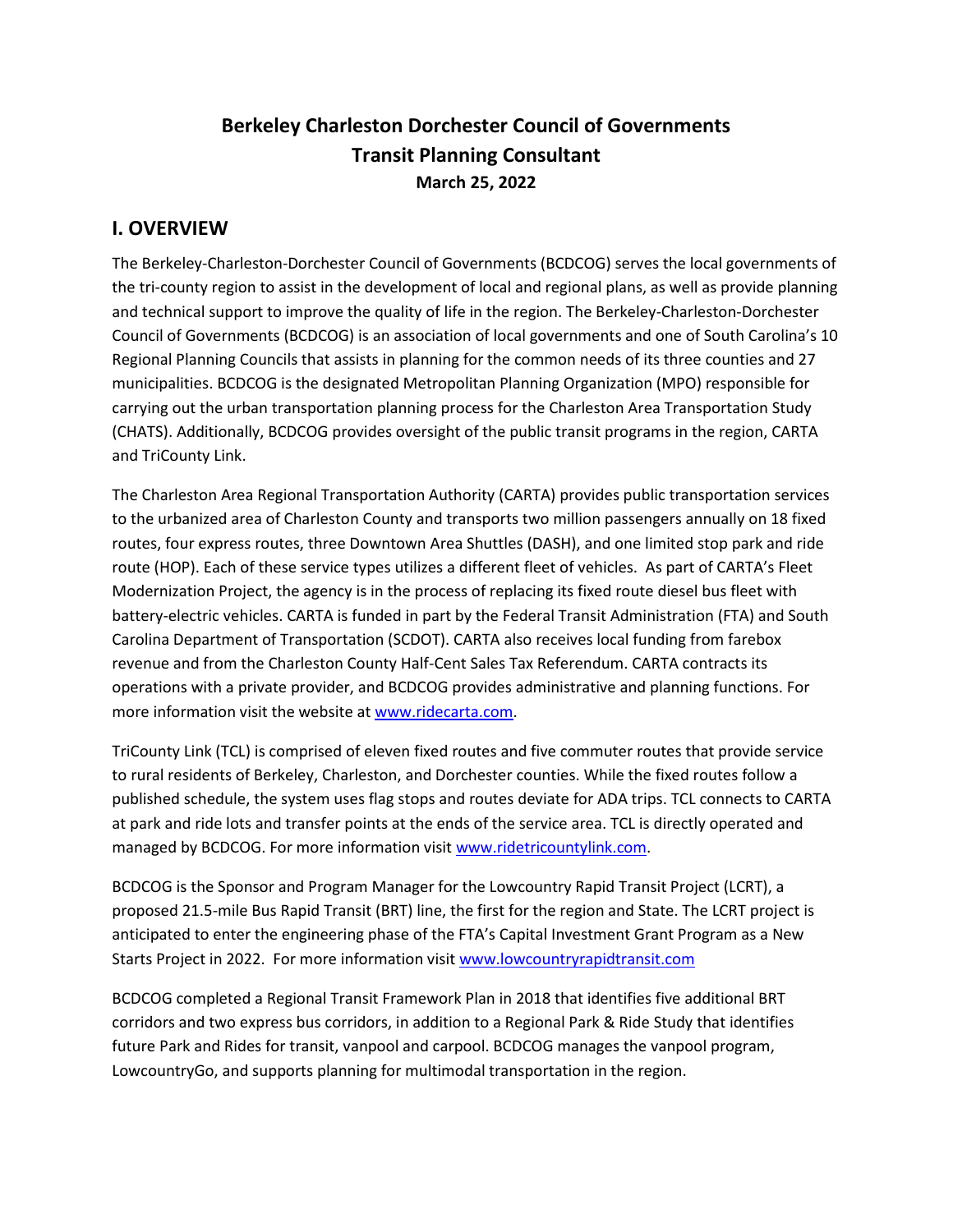BCDCOG seeks to solicit proposals to provide Transit Planning Assistance on an as-needed basis for multi-disciplinary fixed route and demand response service planning to include Transit Planning Studies; Operational Analysis and Scheduling Services; Transit Technology Implementation Support; Data Collection and Analysis, and Transit Policy and Program Development as defined in the Scope of Services.

# **II. SCOPE OF SERVICES**

The transit planning consultant shall perform a range of transit planning studies, conceptual design, and relevant tasks over the term of this contract to support transit planning and project development for CARTA, TCL, and the Regional Transit Framework Plan. Tasks may include any or all of the following:

- 1) **Transit Planning Studies**: Consultant would provide transit planning services associated with the implementation of the Regional Transit Framework Plan (RTFP), Long Range Transportation Plan (LRTP), and other transit initiatives which could include:
	- a. Charleston Peninsula Transit Study to evaluate Downtown Area Shuttle/CARTA fixed route services in the Charleston Peninsula and Medical District;
	- b. Summerville Transit Study to evaluate transit needs and service models for Town of Summerville to include microtransit solutions;
	- c. TriCounty Link OnDemand Service Analysis to evaluate conversion of deviated fixed route flag/stop system to on demand service;
	- d. BRT Corridor Feasibility Studies to include US Hwy. 52, Dorchester Road, US Hwy. 17 (West Ashely & Mount Pleasant), Folly Road, and I-26/I-526 (Bus on Shoulder);
	- e. Planning Studies to support LRTP, comprehensive operations analysis, network redesigns, and transit development plans;
	- f. Mount Pleasant Transit Study implementation support in the development of microtransit zones and CARTA/TCL route consolidation;
	- g. Express Bus Routing Analysis to review service area coverage, existing performance, opportunities for expansion, and/or improved efficiencies;
	- h. Paratransit service evaluation and delivery models; and
	- i. Transit Facilities Planning activities to include feasibility studies, site selection alternatives analysis, and programming for Park & Rides, Transit Centers, Busways, etc.
- 2) **Transit Operational Analysis and Scheduling Services:** Consultant would support BCDCOG transit planning staff with routing and scheduling tasks for CARTA, TCL, and LCRT. Potential tasks would include:
	- a. Develop transit schedules and run-cutting to support service changes. CARTA schedule adjustments typically occur 4 times per year in conjunction with the contract operator's driver run picks. TCL schedule adjustments are completed as needed.
	- b. Develop transit schedules and blocking for CARTA's Electric Bus Fleet with depot charging and future on-route fast charging. This includes scheduling for the deployment of the current fleet with depot charging, as well as adjustments as additional vehicles or charging infrastructure comes online.
	- c. Support planning tasks for reroutes and schedule adjustments as new facilities come on line including transit centers, park & rides, and BRT facilities; and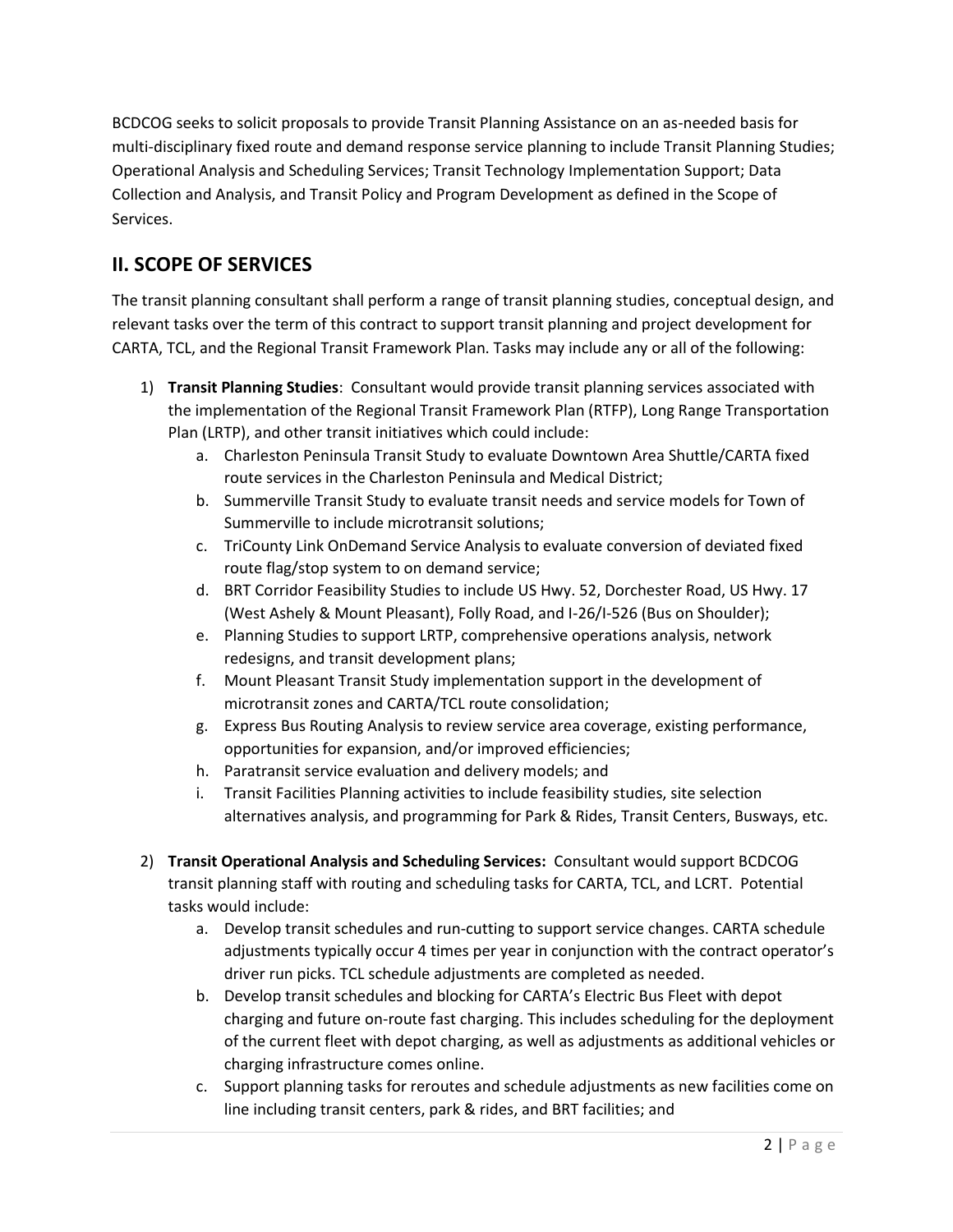- d. Support service planning for LCRT project by refining BRT service plans and operating cost estimates in accordance with FTA CIG program requirements.
- 3) **Transit Technology Implementation Support:** Technology planning, design, and development tasks may include but are not limited to Transit Signal Priority (TSP), fare collection, fare media, CAD/AVL systems, real-time customer information (bus arrival, detours, vehicle occupancy, etc.), vehicle technologies, vehicle propulsion systems, Automated Passenger Counters, and GTFS.
- 4) **Data Collection and Analysis:** Consultant may support data collection and analyses which may include, but not be limited to
	- a. Implementation of on-board surveys, origin-destination analysis, customer satisfaction surveys, Title VI survey, and ridership data as needed;
	- b. Development of transit ridership forecasts using proven methods and tools including Simplified Trips-on-Project Software (STOPS); and
	- c. GIS mapping and spatial analysis.
- 5) **Transit Policy and Program Development:** Consultant may support planning tasks associated with the development of transit policy and/or programming of transit projects such as:
	- a. Policy and guideline development assistance for transit specific policies. Examples of potential policy topics including, but are not limited to fare collection/enforcement, service standards, Title VI, safety and security, operator training, transit priority, travel demand management (TDM), flexible transit, transit network companies (TNCs), updates to Transit Design Guidelines, etc.
	- b. Project Financing and Program Funding to develop service cost and financial models to support financial projections, research, and identification of potential funding sources, and/or fare studies, and
	- c. Grant Application Development to support the development of discretionary grant opportunities.

# **III. REQUEST FOR PROPOSALS**

The BCDCOG is hereby issuing this Request for Proposals (RFQ) to firms that have the capability and interest in undertaking and performing the scope of work described herein. Each firm is officially a Consultant. Each Consultant must submit a package containing one (1) digital, (1) original and three (3) hard copies of its proposal to BCDCOG no later than **April 15, 2022 by 3:00 P.M.** to:

BCD Council of Governments Attn: Jason McGarry, Procurement/Contracts Administrator 5790 Casper Padgett Way North Charleston, SC 29406

Proposals may be submitted in person, by messenger, or by regular mail. All proposals will be logged in and date and time stamped. Any proposal package that is received after the date and time specified will be logged in and date and time stamped as "late" will be returned unopened to the Consultant.

Proposals must not be more than the equivalent of 30 single-sided 8 ½ by 11-inch pages in length (not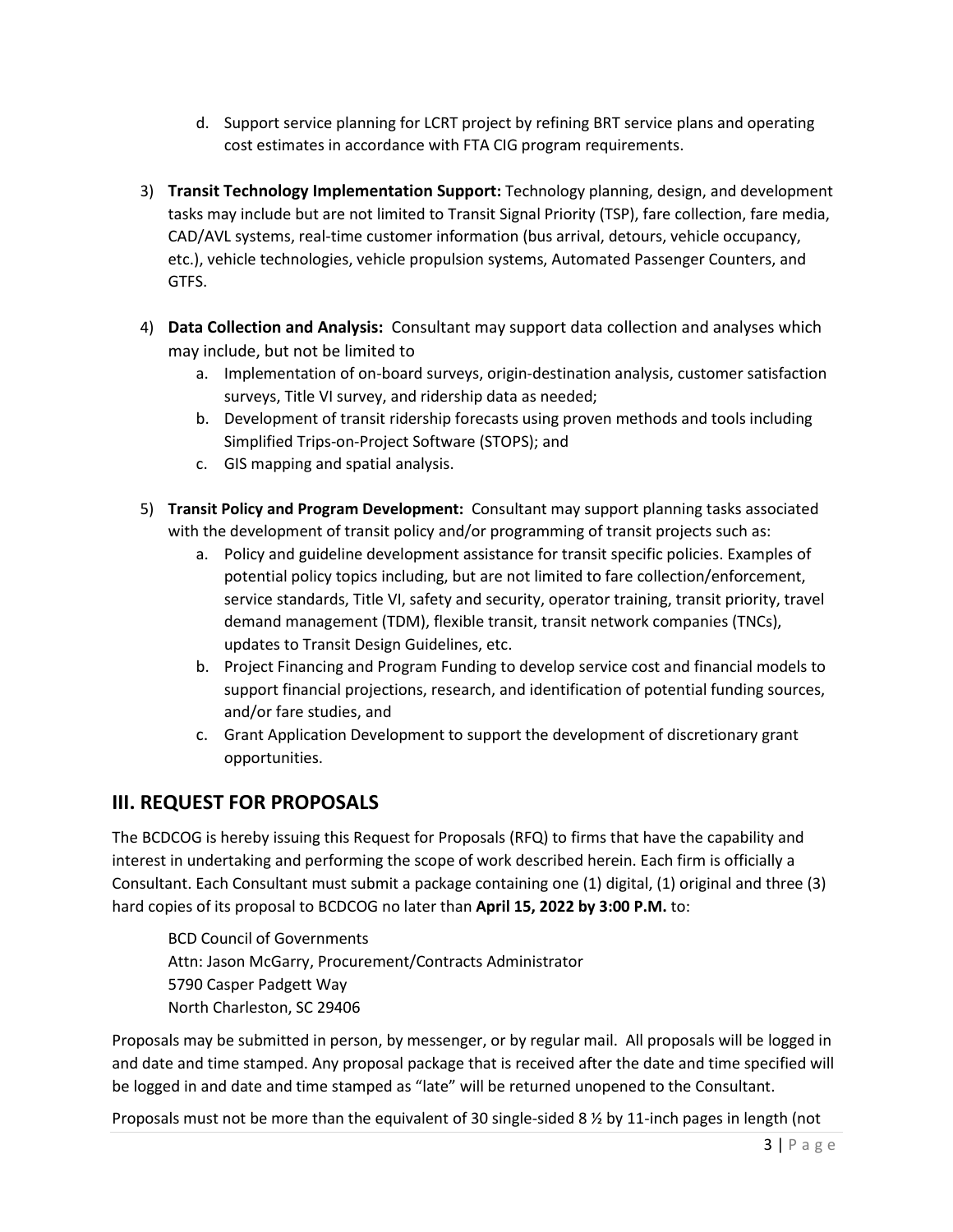counting the front and back covers of the proposal, cover letter of interest, section dividers that contain no information or SF 330 forms). The font size should be no smaller than 12 pt. Proposals shall include the following information:

- 1. List of the key personnel who will participate in performing the scope of work. A resume for each listed team member, including sub- Consultant key personnel who will be completing a portion of the scope of work must also be provided.
- 2. An organizational chart depicting relationships between the team members and agencies and responsibilities of each.
- 3. List of three (3) relevant projects performed within the past 5 years indicative of past performances and abilities of the proposed team, including a key client contact person for each project with current daytime phone number.
- 4. Standard Federal Form 330 for the prime CONSULTANT and all sub-CONSULTANTs.
- 5. Signature of an authorized officer of the prime CONSULTANT firm.
- 6. Proposed schedule of fees.

# **IV. Requested Proposal Format**

Each proposal should contain the following elements:

- 1. Letter of interest, including name of organization, and project contact information.
- 2. Current resume of qualifications
- 3. Direct response to each of the selection criteria defined above
- 4. Any other pertinent information that will assist the BCDCOG in its decision.

At a minimum, the response should include the following information:

- 1. The understanding of and approach to the project
- 2. Qualifications of the consultant and experience in this type of work including a list of at least three (3) different projects completed by the consultant involving transit planning with the names and phone numbers of contact persons for those projects.
- 3. The key staff persons who will be assigned to this project together with their experience and qualifications
- 4. SF 330 forms
- 5. Separate sealed envelope containing consultant rates

# **V. Selection Process**

The procurement will be evaluated in accordance with BCDCOG and other applicable federal, state and local laws, regulations and procedures.

Following evaluation of the proposals, the Selection Committee may sub-select finalist who may be invited to participate in an interview, if necessary.

The following are the criteria and weight of consideration in evaluating the proposals: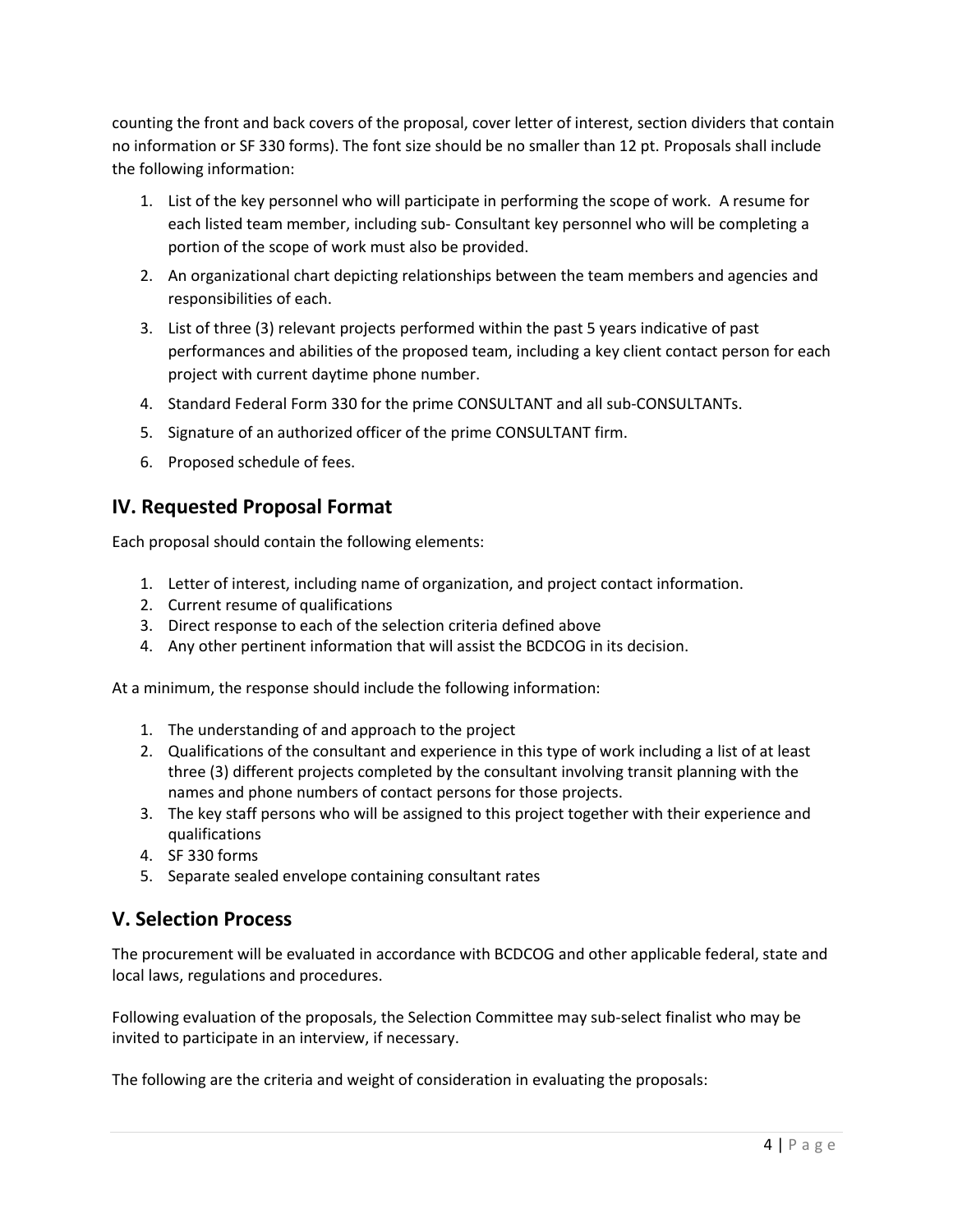- 1. Experience, qualifications, and technical competence in the types of work required (35%)
- 2. Past performance on projects of a comparable nature (20%)
- 3. Relevant experience and qualifications of personnel to be assigned to the project (20%)
- 4. Demonstration of consultant's approach to performing the work, including an indication of the degree of availability the consultant anticipates in scheduling staff to meet project needs (20%)
- 5. Familiarity with Berkeley Charleston Dorchester region (5%)

## **V. Question and Clarifications**

Consultants may ask questions to clarify the contents of this RFP and expectations of the BCDCOG related to this project. All questions or request for clarifications shall be submitted by email no later than April 6, 2022. All questions submitted and their corresponding answers will be promptly placed on the BCDCOG website a[t www.bcdcog.com](http://www.bcdcog.com/) after the deadline for questions. No telephone inquiries shall be accepted.

Due to potential conflict of interest, no Consultant or person representing a Consultant may arrange or meet with individual members of the BCDCOG or the review committee to discuss any items or matters related to this RFP during the period of time between the RFP release and the date the BCDCOG makes the decision selecting the successful Consultant.

### **PROPOSED TIMEFRAME FOR SELECTION PROCESS**

The target timeframe for this selection process is as follows:

| Request for Proposal Due: | April 15, 2022                       |
|---------------------------|--------------------------------------|
| Interviews:               | TBD                                  |
| <b>Award of Contract:</b> | April 2022                           |
| Contract Term:            | 1 year with 4 annual renewal options |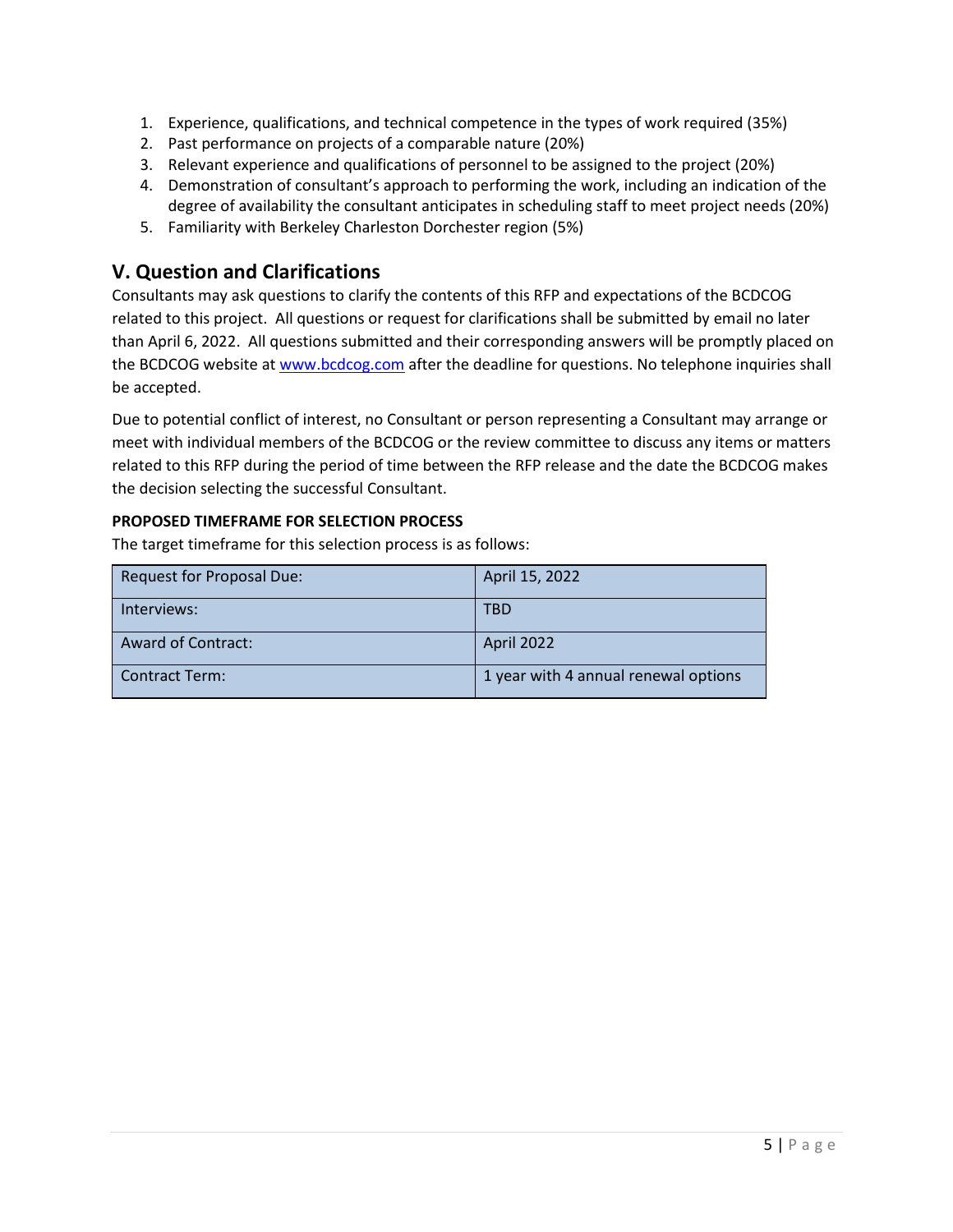### **Attachment A – Federal Required Clauses for Third-Party Contractors and Sub-Agreements**

### **NO FEDERAL GOVERNMENT OBLIGATION TO THIRD PARTIES**

BCDCOG and Contractor acknowledge and agree that, notwithstanding any concurrence by the Federal Government in or approval of the solicitation or award of the underlying contract, absent the express written consent by the Federal Government, the Federal Government is not a party to this contract and shall not be subject to any obligations or liabilities to GLPTC, Contractor, or any other party (whether or not a party to that contract) pertaining to any matter resulting from the underlying contract.

The Contractor agrees to include the above clause in each subcontract financed in whole or in part with Federal assistance provided by FHWA. It is further agreed that the clause shall not be modified, except to identify the subcontractor who will be subject to its provisions.

### **FALSE STATEMENTS OR CLAIMS CIVIL AND CRIMINAL FRAUD**

The Contractor acknowledges that the provisions of the Program Fraud Civil Remedies Act of 1986, as amended, 31 U.S.C. § 3801 et seq. and U.S. DOT regulations, "Program Fraud Civil Remedies," 49 C.F.R. Part 31, apply to its actions pertaining to this Project. Upon execution of the underlying contract, the Contractor certifies or affirms the truthfulness and accuracy of any statement it has made, it makes, it may make, or causes to be made, pertaining to the underlying contract or the FHWA assisted project for which this contract work is being performed. In addition to other penalties that may be applicable, the Contractor further acknowledges that if it makes, or causes to be made, a false, fictitious, or fraudulent claim, statement, submission, or certification, the Federal Government reserves the right to impose the penalties of the Program Fraud Civil Remedies Act of 1986 on the Contractor to the extent the Federal Government deems appropriate.

The Contractor also acknowledges that if it makes, or causes to be made, a false, fictitious, or fraudulent claim, statement, submission, or certification to the Federal Government under a contract connected with a project that is financed in whole or in part with Federal assistance originally awarded by FHWA under the authority of 49 U.S.C. § 53, the Government reserves the right to impose the penalties of 18 U.S.C. § 1001 and 49 U.S.C. § 5323(l) on the Contractor, to the extent the Federal Government deems appropriate.

The Contractor agrees to include the above two clauses in each subcontract financed in whole or in part with Federal assistance provided by FHWA. It is further agreed that the clauses shall not be modified, except to identify the subcontractor who will be subject to the provisions.

### **ACCESS TO THIRD PARTY CONTRACT RECORDS**

The Contractor will retain, and will require its subcontractors of all tiers to retain, complete and readily accessible records related in whole or in part to the contract, including, but not limited to, data, documents, reports, statistics, sub agreements, leases, subcontracts, arrangements, other third-party agreements of any type, and supporting materials related to those records. b. Retention Period. The Contractor agrees to comply with the record retention requirements in accordance with 2 C.F.R. § 200.333. The Contractor shall maintain all books, records, accounts and reports required under this Contract for a period of at not less than three (3) years after the date of termination or expiration of this Contract, except in the event of litigation or settlement of claims arising from the performance of this Contract, in which case records shall be maintained until the disposition of all such litigation, appeals, claims or exceptions related thereto. Access to Records. The Contractor agrees to provide sufficient access to FHWA and its contractors to inspect and audit records and information related to performance of this contract as reasonably may be required. d. Access to the Sites of Performance. The Contractor agrees to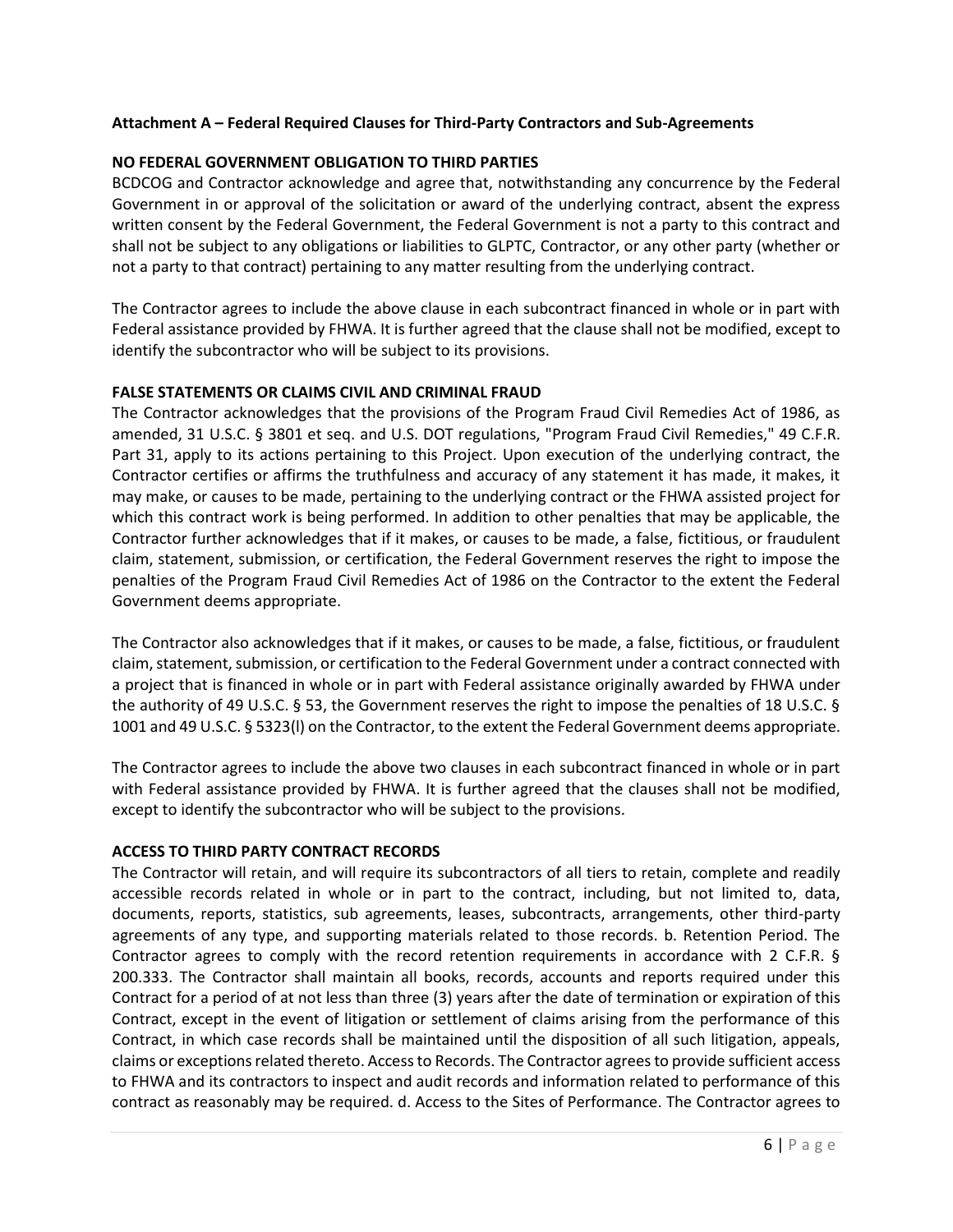permit FHWA and its contractors' access to the sites of performance under this contract as reasonably may be required.

### **CHANGES TO FEDERAL REQUIREMENTS**

Contractor shall at all times comply with all applicable FHWA regulations, policies, procedures and directives, including without limitation those listed directly or by reference in the agreements between BCDCOG and FHWA, as they may be amended or promulgated from time to time during the term of this Agreement. Contractor's failure to so comply shall constitute a material breach of this Agreement.

### **TERMINATION**

### **Termination for Default**

BCDCOG may, by written notice of default to the Contractor, terminate the whole or any part of this contract if the Contractor fails to perform the service within the time and manner specified herein or any extension thereof or if the Contractor fails to perform any of the other provisions of the contract, or so fails to make progress as to endanger performance of this contract in accordance with its terms; and in either of these two circumstances does not cause such failure to be corrected with a period of five (5) days (or such longer period as the Executive Director may authorize in writing) after receipt of notice from the Executive Director specifying such failure.

If the Contract is terminated in whole or in part for default, BCDCOG may provide, upon such terms and in such manner as the Executive Director deems appropriate, services similar to those so terminated. The Contractor shall be liable to BCDCOG for any excess costs for such similar services, and shall continue the performance of the contract to the extent not terminated under the provisions of this clause.

If after notice of termination of this contract under the provisions of this clause, it is determined for any reason that the Contractor was not in default under the provisions of this clause, the rights and obligations of the parties shall be the same as if the notice of termination had been issued pursuant to termination for convenience of BCDCOG.

The rights and remedies of BCDCOG provided in this clause shall not be exclusive and are in addition to any other rights and remedies provided by law or under this contract.

### **Termination for Convenience or Suspension for Convenience**

BCDCOG may, for its convenience, suspend or terminate the work in whole or in part at any time by written notice to Contractor stating the extent and effective date of such suspension or termination, whereupon Contractor shall suspend or terminate the work to the extent specified.

If this Agreement is suspended, Contractor may be issued a change order to reflect any schedule adjustment, and all reasonable and demonstrable costs incurred by Contractor due to any such suspension. BCDCOG shall pay all outstanding balances scheduled for payment for charges incurred prior to the effective date of suspension.

If this Agreement is terminated by BCDCOG for convenience, BCDCOG shall be responsible for all eligible costs, expenses, and profit incurred by Contractor in connection with the Project prior to the effective date of termination.

### **CIVIL RIGHTS**

**1. Federal Equal Employment Opportunity (EEO) Requirements.** These include, but are not limited to: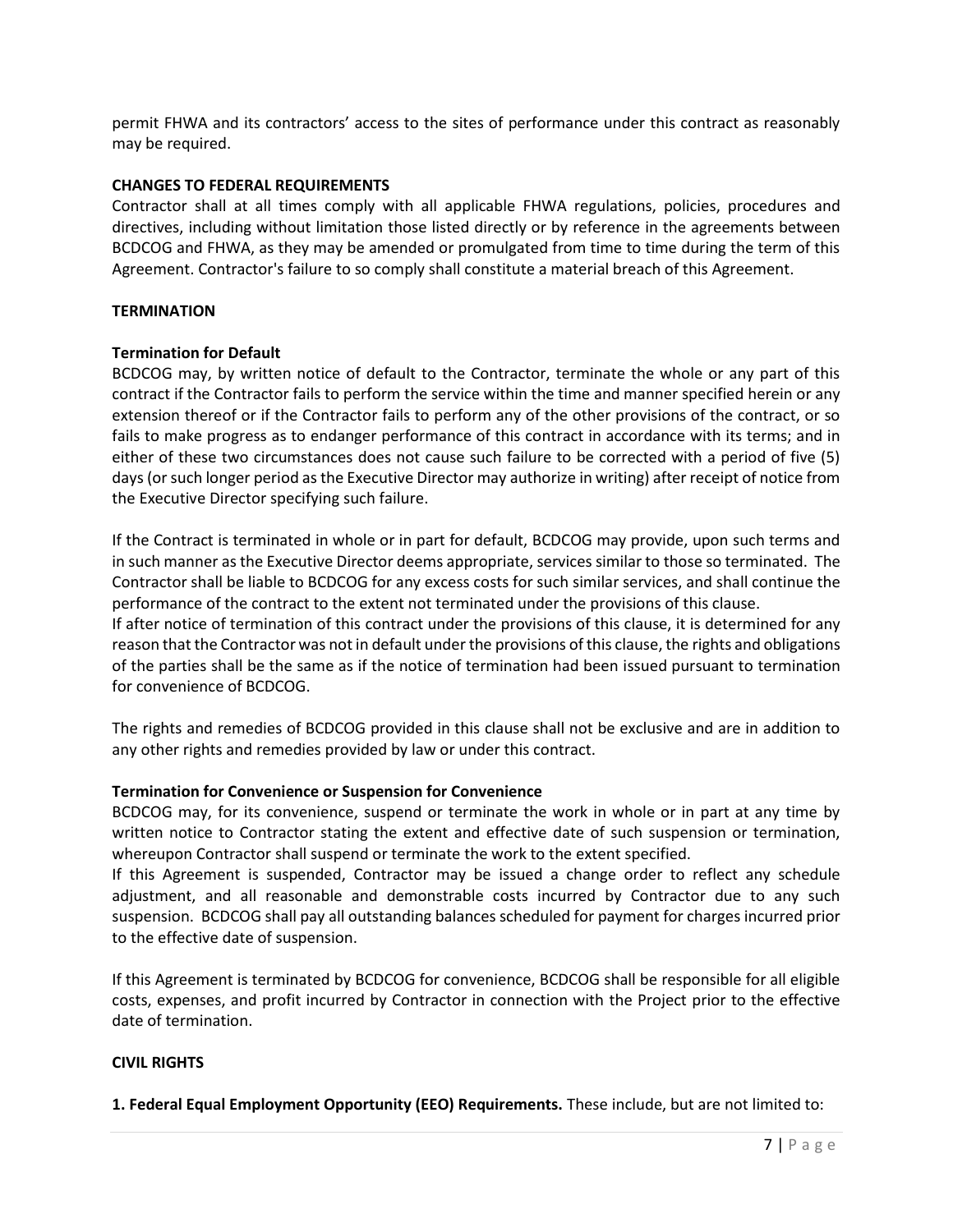**a. Nondiscrimination in Federal Public Transportation Programs**. 49 U.S.C. § 5332, covering projects, programs, and activities financed under 49 U.S.C. Chapter 53, prohibits discrimination on the basis of race, color, religion, national origin, sex (including sexual orientation and gender identity), disability, or age, and prohibits discrimination in employment or business opportunity.

**b. Prohibition against Employment Discrimination**. Title VII of the Civil Rights Act of 1964, as amended, 42 U.S.C. § 2000e, and Executive Order No. 11246, "Equal Employment Opportunity," September 24, 1965, as amended, prohibit discrimination in employment on the basis of race, color, religion, sex, or national origin.

**2**. **Nondiscrimination on the Basis of Sex.** Title IX of the Education Amendments of 1972, as amended, 20 U.S.C. § 1681 et seq. and implementing Federal regulations, "Nondiscrimination on the Basis of Sex in Education Programs or Activities Receiving Federal Financial Assistance," 49 C.F.R. part 25 prohibit discrimination on the basis of sex.

**3**. **Nondiscrimination on the Basis of Age.** The "Age Discrimination Act of 1975," as amended, 42 U.S.C. § 6101 et seq., and Department of Health and Human Services implementing regulations, "Nondiscrimination on the Basis of Age in Programs or Activities Receiving Federal Financial Assistance," 45 C.F.R. part 90, prohibit discrimination by participants in federally assisted programs against individuals on the basis of age. The Age Discrimination in Employment Act (ADEA), 29 U.S.C. § 621 et seq., and Equal Employment Opportunity Commission (EEOC) implementing regulations, "Age A-25 Discrimination in Employment Act," 29 C.F.R. part 1625, also prohibit employment discrimination against individuals age 40 and over on the basis of age.

**4. Federal Protections for Individuals with Disabilities.** The Americans with Disabilities Act of 1990, as amended (ADA), 42 U.S.C. § 12101 et seq., prohibits discrimination against qualified individuals with disabilities in programs, activities, and services, and imposes specific requirements on public and private entities. Third party contractors must comply with their responsibilities under Titles I, II, III, IV, and V of the ADA in employment, public services, public accommodations, telecommunications, and other provisions, many of which are subject to regulations issued by other Federal agencies.

### **Disadvantaged Business Enterprise (DBE)**

This Contract is subject to the requirements of Title 49, Code of Federal Regulations, Part 26, Participation by Disadvantaged Business Enterprises in Department of Transportation Financial Assistance Programs*.* 

The Contractor shall maintain compliance with "DBE Approval Certification" throughout the period of Contract performance.

The Contractor shall not discriminate on the basis of race, color, national origin or sex in the performance of this Contract. The Contractor shall carry out applicable requirements of 49 CFR Part 26 in the award and administration of this DOT-assisted Contract. Failure by the Contractor to carry out these requirements is a material breach of this Contract, which may result in the termination of this Contract or such other remedy as BCDCOG deems appropriate. Each subcontract the Contractor signs with a Subcontractor must include the assurance in this paragraph (see 49 CFR 26.13(b)).

### **Incorporation of FHWA Terms**

This Agreement includes, in part, certain Standard Terms and Conditions required by DOT, whether or not expressly set forth in this Agreement. All contractual provisions required by DOT, as set forth in FHWA Circular 4220.1F, dated March 2013LIt, are hereby incorporated by reference. Anything to the contrary herein notwithstanding, all FHWA mandated terms shall be deemed to control in the event of a conflict with other provisions contained in this Agreement. Contractor shall not perform any act, fail to perform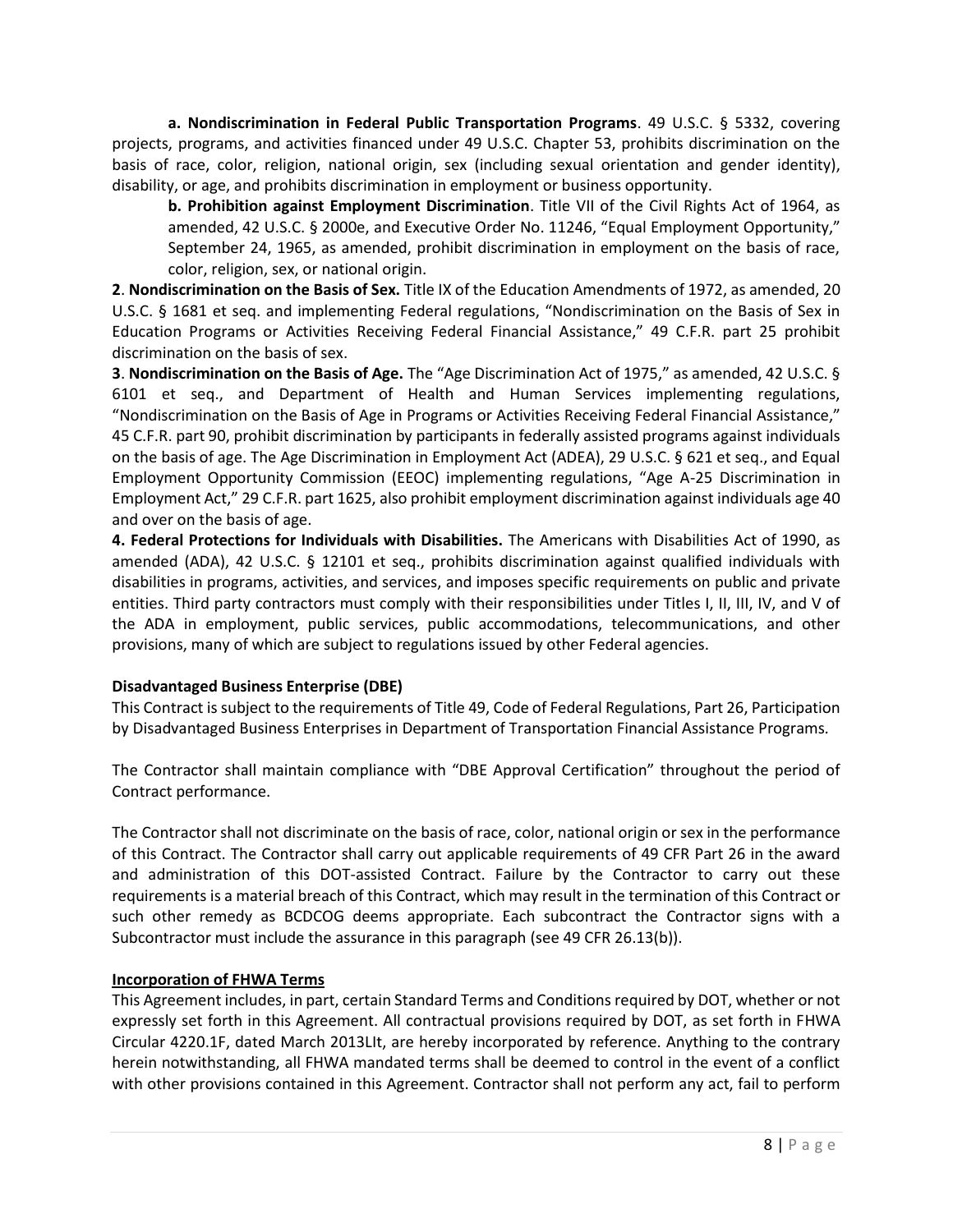any act, or refuse to comply with any BCDCOG requests which would cause BCDCOG to be in violation of the FHWA terms and conditions.

### **Debarment and Suspension**

If this Contract is in excess of \$100,000 the terms of the Department of Transportation regulations, A Suspension and Debarment of Participants in DOT Financial Assistance Programs@, 49 C.F.R. Part 29 are applicable to this Project. No firms or persons ineligible there under shall be utilized in the project. The Contractor shall comply, and assure compliance by each of its subcontractors at any tier, with the provisions of Executive Orders Nos. 12549 and 12689, ADebarment and Suspension@, 31 U.S.C. sect 6101 note, and U.S. DOT regulations on Debarment and Suspension at 49 C.F.R. Part 29.

### **Buy America**

The contractor agrees to comply with 49 U.S.C. 5323(j) and 49 C.F.R. part 661, which provide that Federal funds may not be obligated unless all steel, iron, and manufactured products used in FHWA funded projects are produced in the United States, unless a waiver has been granted by FHWA or the product is subject to a general waiver. General waivers are listed in 49 C.F.R. § 661.7. Separate requirements for rolling stock are set out at 49 U.S.C. 5323(j)(2)(C) and 49 C.F.R. § 661.11.

### **Resolution of Disputes, Breaches, or Other Litigation**

Disputes arising in the performance of this Contract that are not resolved by agreement of the parties shall be decided in writing by the authorized representative of BCDCOG. This decision shall be final and conclusive unless within [10] days from the date of receipt of its copy, the Contractor mails or otherwise furnishes a written appeal to the Executive Director of BCDCOG. In connection with any such appeal, the Contractor shall be afforded an opportunity to be heard and to offer evidence in support of its position. The decision of the Executive Director shall be binding upon the Contractor and the Contractor shall abide be the decision.

Unless otherwise directed by BCDCOG, Contractor shall continue performance under this Contract while matters in dispute are being resolved.

### **Lobbying**

The undersigned certifies, to the best of his or her knowledge and belief, that:

1. No Federal appropriated funds have been paid or will be paid, by or on behalf of the undersigned, to any person for influencing or attempting to influence an officer or employee of an agency, a Member of Congress, an officer or employee of Congress, or an employee of a Member of Congress in connection with the awarding of any Federal contract, the making of any Federal grant, the making of any Federal loan, the entering A-48 into of any cooperative agreement, and the extension, continuation, renewal, amendment, or modification of any Federal contract, grant, loan, or cooperative agreement.

2. If any funds other than Federal appropriated funds have been paid or will be paid to any person for influencing or attempting to influence an officer or employee of any agency, a Member of Congress, an officer or employee of Congress, or an employee of a Member of Congress in connection with this Federal contract, grant, loan, or cooperative agreement, the undersigned shall complete and submit Standard Form-LLL, "Disclosure Form to Report Lobbying," in accordance with its instructions.

### **Clean Air**

Contractor agrees to comply with all applicable standards, orders or regulations issued pursuant to the Clean Air Act, as amended, 42 U.S.C. 7401 et seq. Contractor agrees to report each violation to BCDCOG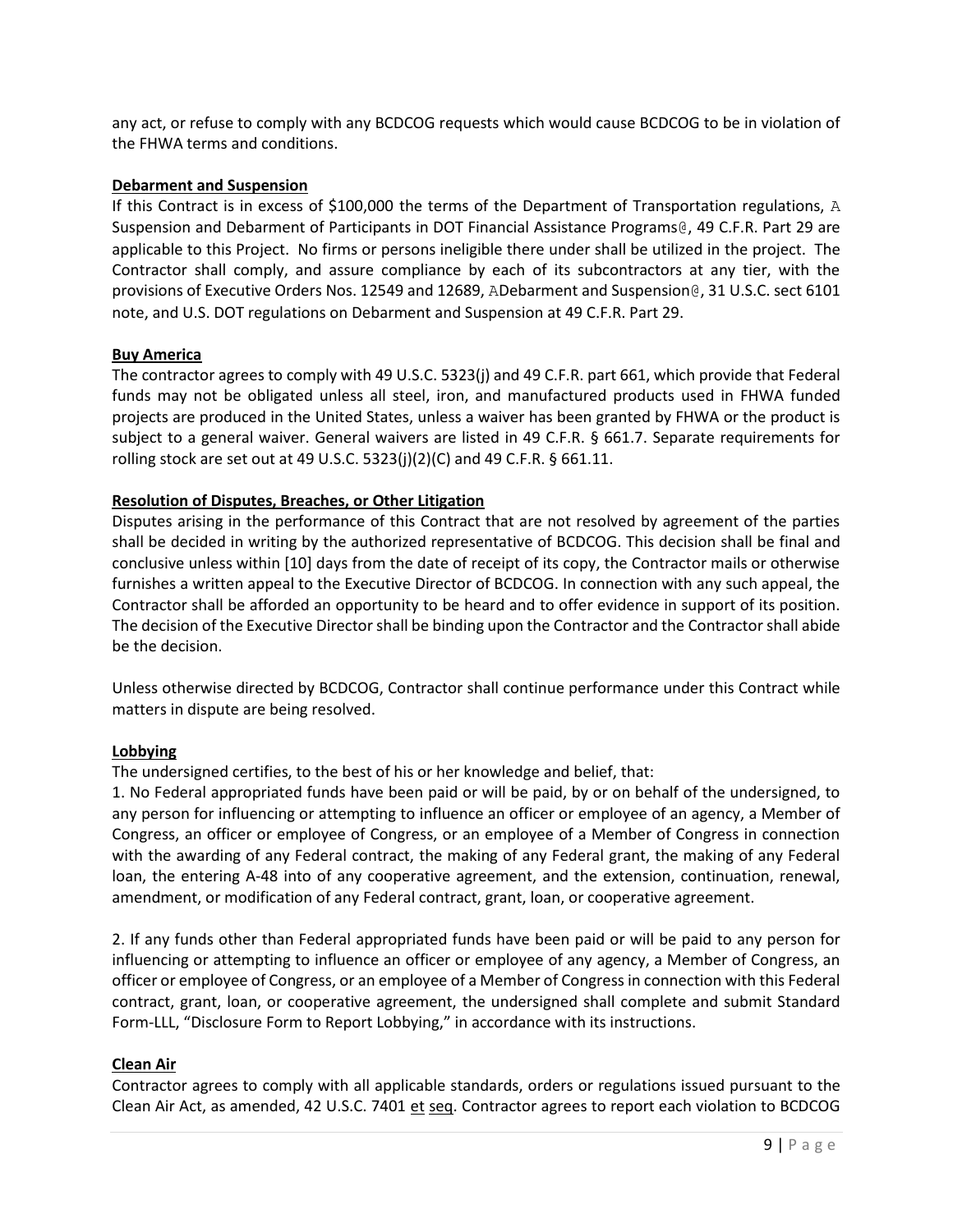and understands and agrees that BCDCOG will, in turn, report each violation as required to assure notification to FHWA and the appropriate EPA Regional Office.

Contractor also agrees to include these requirements in each subcontract exceeding \$100,000 financed in whole or in part with Federal assistance provided by FHWA.

### **CLEAN WATER**

Contractor agrees to comply with all applicable standards, orders or regulations issued pursuant to the Federal Water Pollution Control Act, as amended, 33 U.S.C. 1251 et seq. Contractor agrees to report each violation to BCDCOG and understands and agrees that BCDCOG will, in turn, report each violation as required to assure notification to FHWA and the appropriate EPA Regional Office. Contractor also agrees to include these requirements in each subcontract exceeding \$100,000 financed in whole or in part with Federal assistance provided by FHWA.

The Contractor agrees:

1) It will not use any violating facilities;

2) It will report the use of facilities placed on or likely to be placed on the U.S. EPA "List of Violating Facilities;"

3) It will report violations of use of prohibited facilities to FHWA; and

4) It will comply with the inspection and other requirements of the Clean Air Act, as amended, (42 U.S.C. §§ 7401 – 7671q); and the Federal Water Pollution Control Act as amended, (33 U.S.C. §§ 1251-1387).

### **ENERGY CONSERVATION**

The Contractor agrees to comply with mandatory standards and policies relating to energy efficiency which are contained in the state energy conservation plan issued in compliance with the Energy Policy and Conservation Act.

### **CONFORMANCE WITH ITS NATIONAL ARCHITECTURE**

Intelligent transportation system (ITS) property and services must comply with the National ITS Architecture and Standards to the extent required by 23 U.S.C. Section 517(d) and FHWA Notice, "FHWA National ITS Architecture Policy" 66 FR 1455 et seq., January 8, 2001, and later published policies or implementing directives FHWA may issue. Consequently, third party contracts involving ITS are likely to require provisions to ensure compliance with Federal requirements.

### **ADA ACCESS**

Facilities to be used in public transportation service must comply with the Americans with Disabilities Act, 42 U.S.C. § 12101 et seq.; DOT regulations, "Transportation Services for Individuals with Disabilities (ADA)," 49 C.F.R. part 37; and Joint Access Board/DOT regulations, "Americans with Disabilities (ADA) Accessibility Specifications for Transportation Vehicles," 36 C.F.R. part 1192 and 49 C.F.R. part 38. Notably, DOT incorporated by reference into Appendix B of its regulations at 49 C.F.R. part 37 the Access Board's "Americans with Disabilities Act Accessibility Guidelines" (ADAAG), revised July 2004, which include accessibility guidelines for buildings and facilities. DOT also added specific provisions to Appendix A of 49 C.F.R. part 37 modifying the ADAAG with the result that buildings and facilities must comply with both the ADAAG and the DOT amendments.

### **NOTIFICATION OF LEGAL MATTERS AFFECTING THE FEDERAL GOVERNMENT**

The contractor is required to promptly notify the BCDCOG of any current or prospective legal matters that may affect the BCDCOG and/or the Federal government. The FHWA has a vested interest in the settlement of any violation of federal law, regulation, or requirement, or any disagreement involving the Award The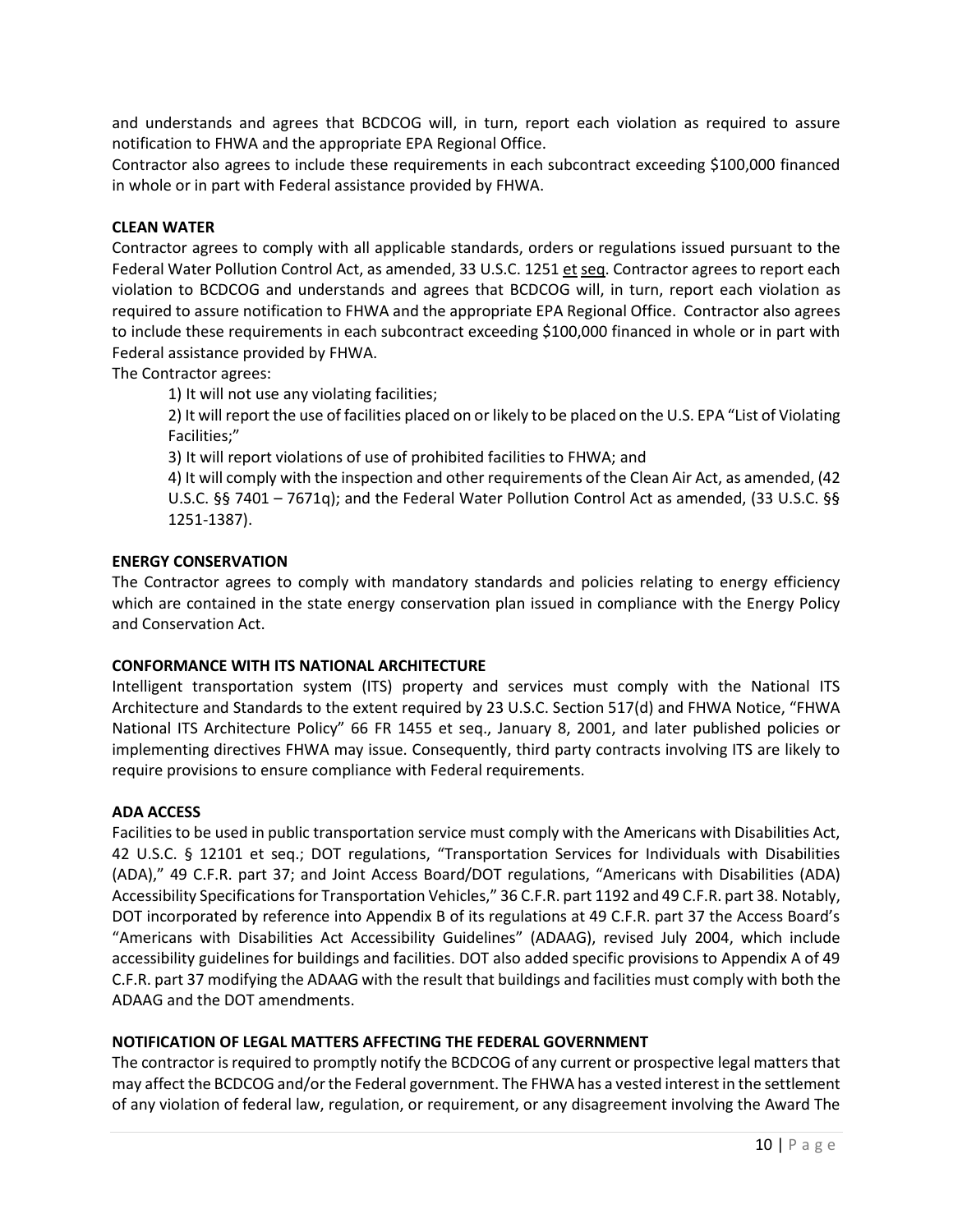types of legal matters that require notification include, but are not limited to, a major dispute, breach, default, litigation, or naming of the Federal government as a party to litigation or a legal disagreement in any forum for any reason. This notification requirement shall flow down to subcontracts and/or subagreements at every tier, for any agreement that is a "covered transaction" according to 2 C.F.R. §§ 180.220 and 1200.220.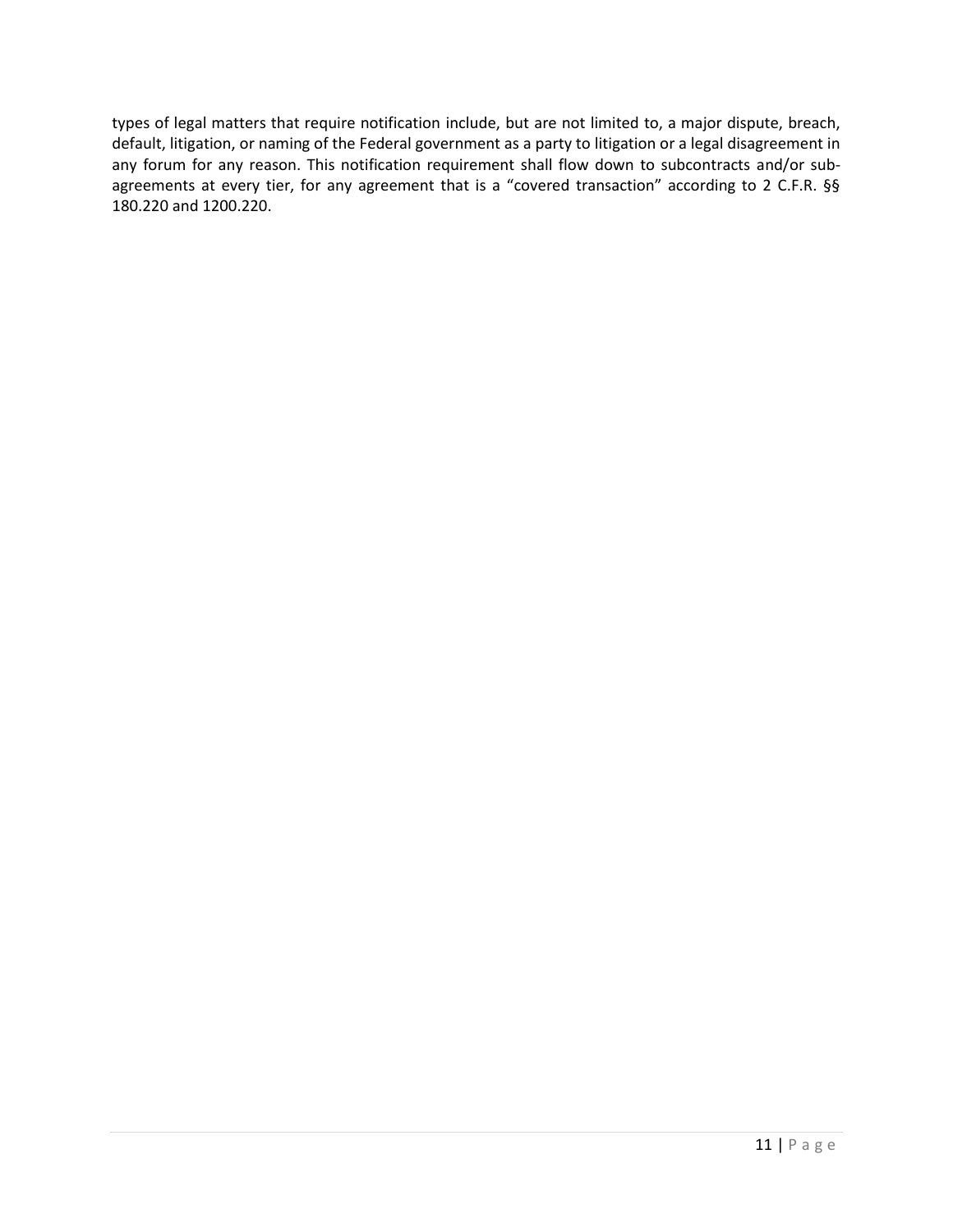### **Appendix C – Representations & Certifications**

### **CERTIFICATE REGARDING LOBBYING**

The undersigned certifies, to the best of his or her knowledge and belief, that:

(a) No Federal appropriated funds have been paid or will be paid, by or on behalf of the undersigned, to any person for influencing or attempting to influence an officer or employee of an agency, a Member of Congress, an officer or employee of Congress, or Certifications and Assurances Fiscal Year 2021 8 an employee of a Member of Congress in connection with the awarding of any Federal contract, the making of any Federal grant, the making of any Federal loan, the entering into of any cooperative agreement, and the extension, continuation, renewal, amendment, or modification of any Federal contract, grant, loan, or cooperative agreement.

(b) If any funds other than Federal appropriated funds have been paid or will be paid to any person for influencing or attempting to influence an officer or employee of any agency, a Member of Congress, an officer or employee of Congress, or an employee of a Member of Congress in connection with this Federal contract, grant, loan, or cooperative agreement, the undersigned shall complete and submit Standard Form-LLL, "Disclosure Form to Report Lobbying," in accordance with its instructions.

(c) The undersigned shall require that the language of this certification be included in the award documents for all subawards at all tiers (including subcontracts, subgrants, and contracts under grants, loans, and cooperative agreements) and that all subrecipients shall certify and disclose accordingly.

Date: Company Name:

Printed Name:

| Signature: |  |  |
|------------|--|--|
|            |  |  |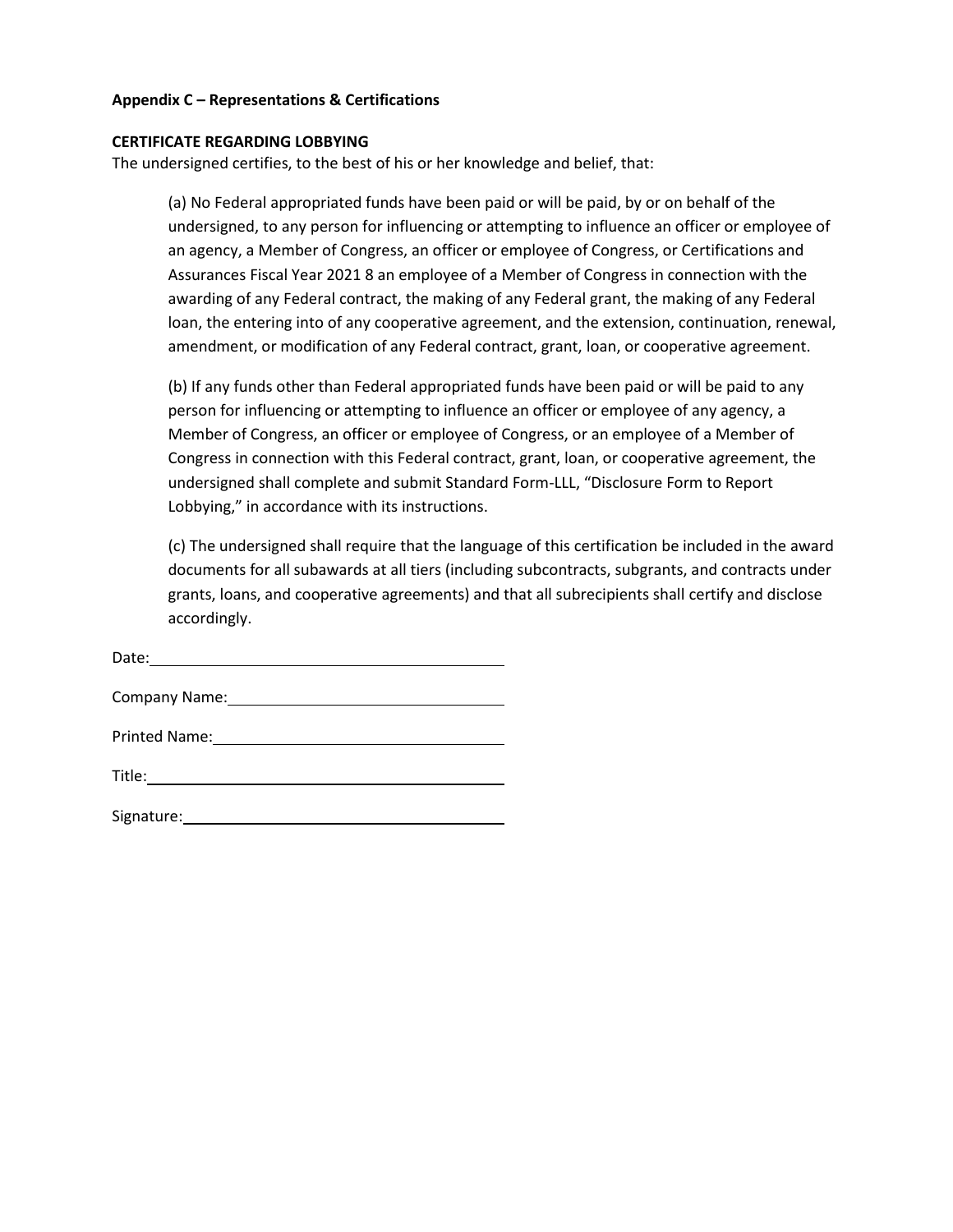### **CERTIFICATE REGARDING DEBARMENT, SUSPENSION, INELIGIBILITY AND VOLUNTARY EXCLUSION**

Company Name: \_\_

1. By signing and submitting this bid, the prospective lower tier participant is providing the signed certification set out below.

2. The certification referred to in this paragraph is a material representation of fact upon which reliance was placed when this transaction was entered into. If it is later determined that the prospective lower tier participant knowingly rendered an erroneous certification, in addition to other remedies available to the Federal Government, the Council may pursue available remedies, including suspension and/or debarment.

3. The prospective lower tier participant shall provide immediate written notice to the Council if at any time the prospective lower tier participant learns that its certification was erroneous when submitted or has become erroneous by reason of changed circumstances.

4. The terms "covered transaction," "debarred," "suspended," "ineligible," "lower tier covered participant," "persons," "lower tier covered transaction," "principal," "bid," and "voluntarily excluded," as used in this paragraph, have the meanings set out in the Definitions and Coverage sections of rules implementing Executive Order 12549, 49 CFR part 29. You may contact the Council for assistance in obtaining a copy of those regulations.

5. The prospective lower tier participant agrees by submitting this bid that, should the proposed covered transaction be entered into, it shall not knowingly enter into any lower tier covered transaction with a person who is debarred, suspended, declared ineligible, or voluntarily excluded from participation in this covered transaction, unless authorized in writing by the Council.

6. The prospective lower tier participant further agrees by submitting this bid that it will include the clause titled "Certification Regarding Debarment, Suspension, Ineligibility and Voluntary Exclusion — Lower Tier Covered Transaction," without modification, in all lower tier covered transactions and in all solicitations for lower tier covered transactions.

7. A participant in a covered transaction may rely upon certification of a prospective participant in a lower tier covered transaction that it is not debarred, suspended, ineligible, or voluntarily excluded from the covered transaction, unless it knows that the certification is erroneous. A participant may decide the method and frequency by which it determines the eligibility of its principles. Each participant may, but is not required to, check the Nonprocurement List issued by U.S. General Service Administration.

8. Nothing contained in the foregoing shall be construed to require establishment of a system of records in order to render in good faith the certification required by this paragraph. The knowledge and information of a participant is not required to exceed that which is normally possessed by a prudent person in the ordinary course of business dealings. Except for transactions authorized under subparagraph 5 of these instructions, if a participant in a covered transaction knowingly enters into a lower tier covered transaction with a person who is [Project Name] [Contract Number] Certification Regarding Debarment, Suspension, Ineligibility and Voluntary Exclusion [Project Number] 00457-2 suspended, debarred, ineligible, or voluntarily excluded from participation in this transaction, in addition